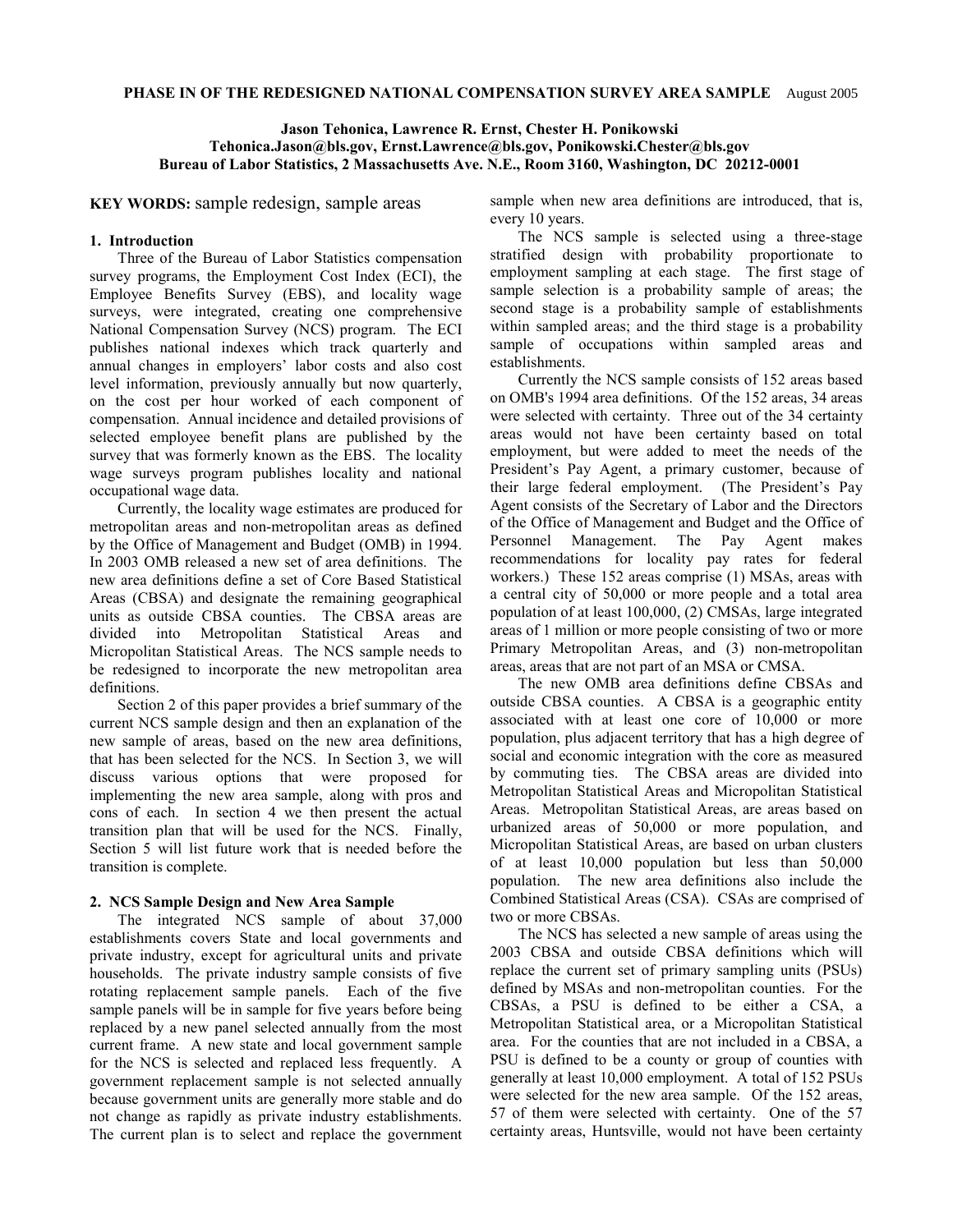based on total employment, but was added to meet the needs of the President's Pay Agent. In addition, for 27 of the certainty areas, the NCS is using the Combined Statistical Area (CSA) definition instead of the MSA definition. The CSA definitions are used in these areas to also meet the needs of the Pay Agent.

After the certainty area were selected, the remaining 95 areas were allocated, proportional to total employment, across 27 cells defined by census division and type of area (metropolitan, micropolitan, or county cluster). For selection, the areas were stratified by census division and area type and then sorted by the PSUs average annual wage. The non-certainty micropolitan areas and county clusters were selected proportional to size within the defined strata. The metropolitan areas were selected using an overlap maximization technique based on the Causey, Cox, and Ernst (1985) method.

The final new area sample includes 27 Combined Statistical Areas, 90 Metropolitan Statistical Areas, 22 Micropolitan Statistical Areas, and 13 County Clusters.

## **3. Transition Plan Options**

Once the new sample of areas was selected, a plan was needed to transition from the old area sample to the new sample. Many factors were considered when developing a transition plan including resources, impact on estimates and variance estimates.

A number of potential transition plans were developed. These plans were evaluated in two ways. First, plans were compared against a list of sample design priorities and statistical issues. Transition plans were ranked based on how well they met sample design criteria and how they affected various statistical issues. Second, the plans were analyzed to determine the amount of data collection and processing resources that would be needed to complete the transition. Any plans that significantly exceeded the amount of available resources were considered not viable.

A list of ten sample design priorities was developed and used to rank possible transition plans. These ten priorities were:

- 1. Continue regular publications for ECI, ECEC, benefits, and national wage estimates
- 2. Rapid implementation of areas new to NCS
- 3. Rapid implementation of a new government sample
- 4. No large impacts on variances due to large sample weights
- 5. All collected data used in national estimates together with sample group weighting factors that optimize variances. (Sample group weighting factors are discussed in Section 3.)
- 6. Produce some locality estimates using full sample sizes and new area definitions only in less than 5 years
- 7. Minimal or no additional complexity to final weight calculations
- 8. Entire universe represented in each replacement sample group
- 9. No differential bias due to time in sample effects (Ideally, to avoid such bias while satisfying priority 5, in each industry and in each area 1/5 of the sample should be in each of the five most recent replacement groups.)
- 10. Complete replacement of old area sample in 5 years or less.

When evaluating potential transition plans, one of the basic needs was to be able to continue the regular estimation and publication schedule for the primary outputs of the NCS, namely the ECI, the ECEC, the benefit products, and the wage estimates for large metropolitan areas and the nation. All potential transition plans needed to meet this condition, priority 1.

In addition to maintaining the publishability of current large locality areas, an emphasis was placed on the ability to publish estimates for areas new to NCS as quickly as possible while continuing the publication of estimates in areas dropping out of the NCS for as long as possible, which is priority 2. As will be seen, we were not completely able to meet this priority

Another key element of the final transition plan would be the ability to select and implement rapidly a new sample of state and local government establishments. The current NCS government sample is aging and needs to be replaced as soon as possible given the sample design and other desired sample enhancements, that is priority 3.

Developing a transition plan that balanced the need to continue current products, expedite estimates in new areas, and rapidly implement a new government sample proved very challenging. Many different options were considered before being rejected. Next, we'll discuss different features of rejected plans, how they attempted to address the sample design priorities listed above, and why they were not acceptable.

First we considered plans that continue a standard 5 year rotational sample replacement design for both private industry and government. This plan would maintain the current sample design and therefore allow for regular publication of the current NCS products. However, it did not fulfill many of the other requirements. A standard 5 year rotation of private and government units does not allow for a rapid implementation of areas new to the NCS sample. Only after 5 years would a full sample be available in every new area.

Another key disadvantage is that it would take an additional 5 years to replace the current government sample, meaning that some government units would have been in sample for more than 15 years by the time they drop out. Our past experience also shows that it takes more time and data collection resources to initiate government units. Thus adding annual government initiation work on top of the annual private industry data collection would exceed the available data collection resources. In addition, spreading out initiation of a new government sample would affect planned publication of benefit estimates. Government and total civilian benefit estimates would not be published during the early years of the transition.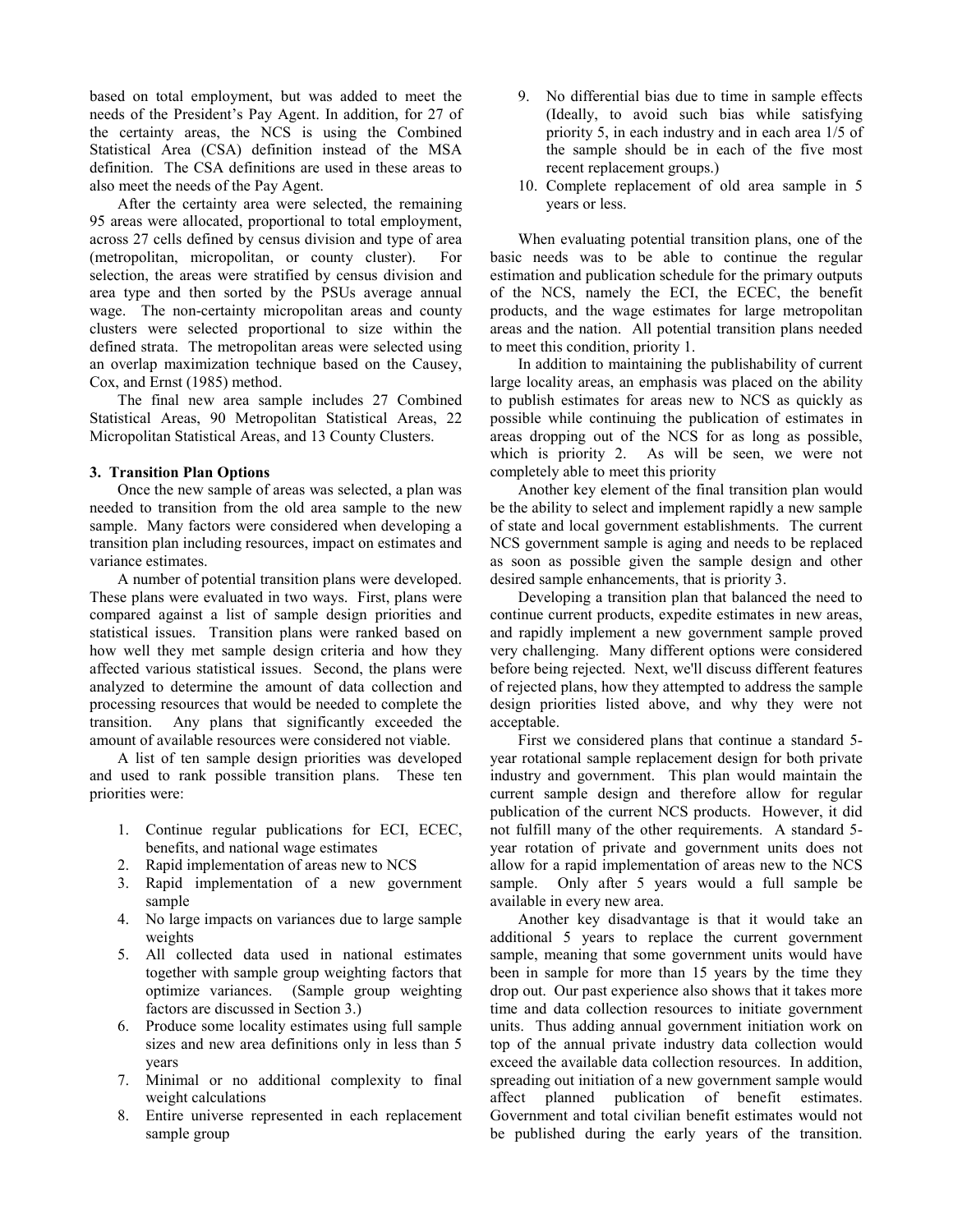Computing such estimates using only a small portion of the new government sample would have a severe negative impact on variances since we have not collected all the necessary benefits data in the current government sample. Rejecting plans with this feature meant that a nontraditional rotation would be necessary for the transition.

Two of the proposed non-traditional plans involved collection years for which initiations would only take place in incoming areas and for one of these plans a collection year for which sample would only be dropped from outgoing areas. This would cause weighting problems, that is, priority 7 would not be satisfied. This is because the probability that an area is an incoming sample area is the joint probability that it was not in the old sample and is in the new sample. Because we have used an overlap maximization procedure to select the new sample areas (Ernst, Izsak, and Paben 2004), these joint probabilities are not easy to calculate. More importantly, they can be very small, which can result in large weights and consequently large variances. The weighting problem for outgoing areas is analogous. Note that for some areas, because of the use of an overlap procedure, the probability that an area is incoming or the probability that it is outgoing may even be 0. In either case, biased estimates will result unless a complicated weighting process is used, which increases the weights for these areas for some sample groups to compensate for the sample groups in which these areas have no chance of having any sample.

One proposed non-traditional rotation pattern involved replacing the complete government sample in the first year. To alleviate the problem with workload and resources, less than the standard 20% of the private industry would be initiated in the first year. The remaining private industry sample would be spread out over years 2-5. Although this approach eased the resource issues in year 1, it exacerbated the problem in years 2-5. NCS was near its maximum data collection workload with just 20% of the private industry sample. Adding any additional data collection on top of this would exceed available resources. This plan also fails priorities 8 and 9 because the initiations for the government are only in the first year and the initiations for private industry are not distributed uniformly over the five years. However many of the other non-standard plans do worse with respect to these two priorities.

Spreading government replacement over 5 years or compacting private industry replacement in a time frame of less than 5 years didn't work. Next we looked at plans which initiated and rotated new samples differently, by area, instead of across all areas. Some options rotated sample in particular census divisions each year. This type of plan would result in a rapid implementation in at least some of the areas allowing estimates in these areas to publish sooner than 5 years using new area definitions only, that is satisfying priority 6. However, this type of rotation would fail priorities 8 and 9, possibly in a severe way; it would impact national estimates like the ECEC. Some localities have a higher average annual compensation than other areas. Introducing a new sample group to the NCS that only contains units from a section of the areas

could create a spike in certain estimates at the national level. If the localities also have different rates of change in compensation then analogous spikes could occur in ECI.

Other disadvantages of rotation by area or groups of areas instead of across all areas would be that establishments from some areas would remain in the sample longer than the originally planned 5 years. In some variations of this type of transition plan, old sample units would remain in sample 2-3 years longer than originally planned. When data is first collected from an establishment, a set of occupations are sampled from all occupations that exist in that establishment at that time. This set of occupations stays fixed until the establishment rotates out of the sample. The longer a unit stays in sample, the more likely it is that the mix of occupations originally selected no longer represents the current picture of that establishment or its industry. In addition, the longer a unit stays in sample, the higher the attrition rate as establishments can go out of business or occupations can be abolished or down-sized.

Rotation by area(s) would also result in a number of complexities in the weighting process used for the NCS. The current sample design, with each replacement sample group representing the entire geographic scope of the survey, results in a weighting factor applied to each sample group as a whole so that the final weights are correct when multiple sample groups are combined together for estimation. Altering the annual replacement sample groups such that only a subset of areas are represented in a given year would make this weighting factor process much more difficult.

Transition plans that phase in sample faster in some areas (such as incoming areas new to the NCS) or that phase out old sample faster in some areas (such as areas dropping out of the NCS sample) are susceptible to failing priority 5 because they result in estimation problems. However, these problems can be handled in one of three ways.

- (1) Use only a portion of the new data in national estimates
- (2) Use weighting factors that are not optimal for all areas
- (3) Use optimal weighting factors that vary at the area or county level

Instead of using all new data, national estimates would only use a portion of the sample from new areas. The proportion used in a sample group would be the same as the ratio of the proportion of new sample in the rest of the areas for that sample group to the proportion of new sample in the new areas. For example, if year one initiated 50% of the sample in new areas and 10% of the sample in other areas, only 20% of the data from the new areas would be used in national estimates. This eliminates possible weighting complications but would have an impact on variances since only a portion of the new data is used. Clearly, this is also not desirable from an operational standpoint. One never likes to throw away collected data.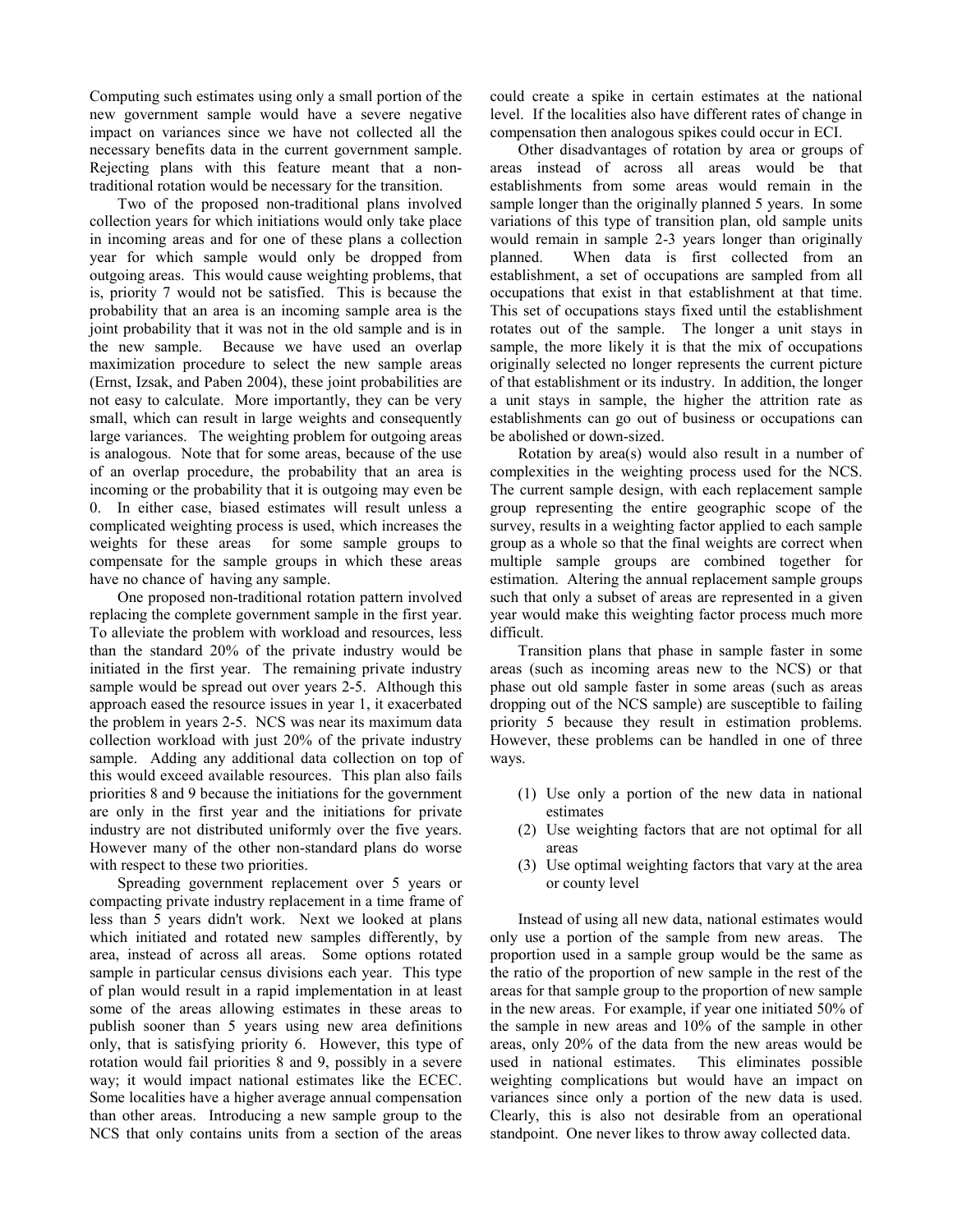In option #2, the entire sample collected in new areas would be used in estimates but the sample group weighting factor would be the same as used for other areas. Continuing the example from above, the factor used for all areas would be .1, based on the 10% sample rotation used in areas that are not new to the sample. Although all the data is used, the method would result in an inefficient use of sample in estimation for the new areas. This would result in larger variances than would occur if higher sampling factors were used for the new areas.

The last option would use all data from new areas in estimation but use weighting factors for each sample panel that optimizes the variances. To do this, different sample group weighting factors would be needed for each area and in some cases, factors would need to vary by county within an area to adjust for differences between old and new area definitions. Otherwise, the sum of the factors for a county that moves from one area to another in the new design might not sum to 1 and result in biased estimates. As mentioned above, this type of arrangement would make the weight adjustment process in NCS much more complex and very difficult, operationally, to implement. Even though these estimation problems can be handled as described above, these plans were rejected due to the operational complexity involved in implementing the required estimation modifications and due to data collection workload considerations.

Data collection in transition plans that rotate by area would also be very difficult. NCS data collection staff are stationed throughout the U.S. Designating only certain areas for initiation each year would require a significant shifting of data collection resources within or between regional offices to handle the changing number of initiation areas each year. This shifting of resources was not considered to be reasonable.

Ultimately, all plans that completed the transition from the old area sample to the new area sample and replaced the government sample in five years or less were rejected. The workload associated with this time frame exceeded available data collection resources.

One common feature in almost every proposed transition plan was a "mixing" of old and new area definitions for a particular area. Of the 78 areas in common between the old and new area sample, only onethird (25 areas) had no change in the definition. If the transition does not entirely replace the old sample all at one time, then locality estimates will be calculated based partly on data collected from establishments in the old area definition and partly from establishments in the new area definition. While this does not cause any statistical problems in estimation, one must be careful that the data users are aware of the differences.

Finally, we looked at the proposed transition plans to assess the complexity of the rotation schedules and how that would affect annual replacement samples after the initial transition to the new area sample. It was desirable to return to the 5-year annual replacement rotation scheme after the transition was complete, but we had to be concerned with how to rotate out the sample groups created during the transition. If new replacement groups were introduced in a manner much different than the standard rotation plan, that is, with the new sample introduced at different rates in some areas than others, it would be difficult to convert these groups to rotate out using the standard rotation plan.

# **4. Final Transition Plan**

After considering many variations of the plans described above, a final transition plan was chosen. The new NCS area sample will be introduced over 6 years. In the first year, an entire new state and local government sample will be initiated and completely replace the old government samples. There will not be a new private industry sample the first year; the private industry sample will be frozen for one year and the last 5 annual private industry samples will continue to update data collection. After the first year, the government sample will be frozen. In year 2, a new private industry sample will be introduced across all areas, similar to the current NCS sample design. The private industry sample will continue to be replaced in years 3-5. At the end of 6 years, all samples from the old set of areas will have been replaced by samples using the new area definitions only.

This plan has many advantages. First, it fulfills the need to replace the current government sample as quickly as possible and allows for calculation of government estimates for all products after the first year, satisfying priority 3. Second, after the year #1, the plan maintains the current 5-year rotational sample design currently used in the NCS. Therefore, no additional complexity is added to the weighting, estimation, or variance estimation processes and priorities 4, 5, and 7 are satisfied. Finally, this plan corresponds with the projected data collection resource budget in each of the 6 years. The sample size and amount of work needed to initiate a new government sample is roughly the same as needed for each of the 5 annual private industry replacement samples.

As expected, it was not possible to develop a transition plan that fulfilled every desired goal. Delaying the implementation of the private industry replacement samples by one year to replace the government sample means that the older private industry samples will remain in sample one year longer than originally intended and priority 2 is not satisfied. However, we do not expect that one additional year in sample will have much of an impact on the response rates.

Another disadvantage of this plan is the length of time it will take to fully transition from the old sample based on old area definitions to the new area sample based on the new area definitions. The NCS active establishment sample will not be completely based on the new area sample until after all six years of annual replacement samples are complete, at this time in mid-2012, thereby failing to satisfy priority 10, although it appears that no plan could have satisfied this priority given the available data collection resources. During this time period, estimates for 53 of the areas common to both the old and new area samples will continue to be a mix of area